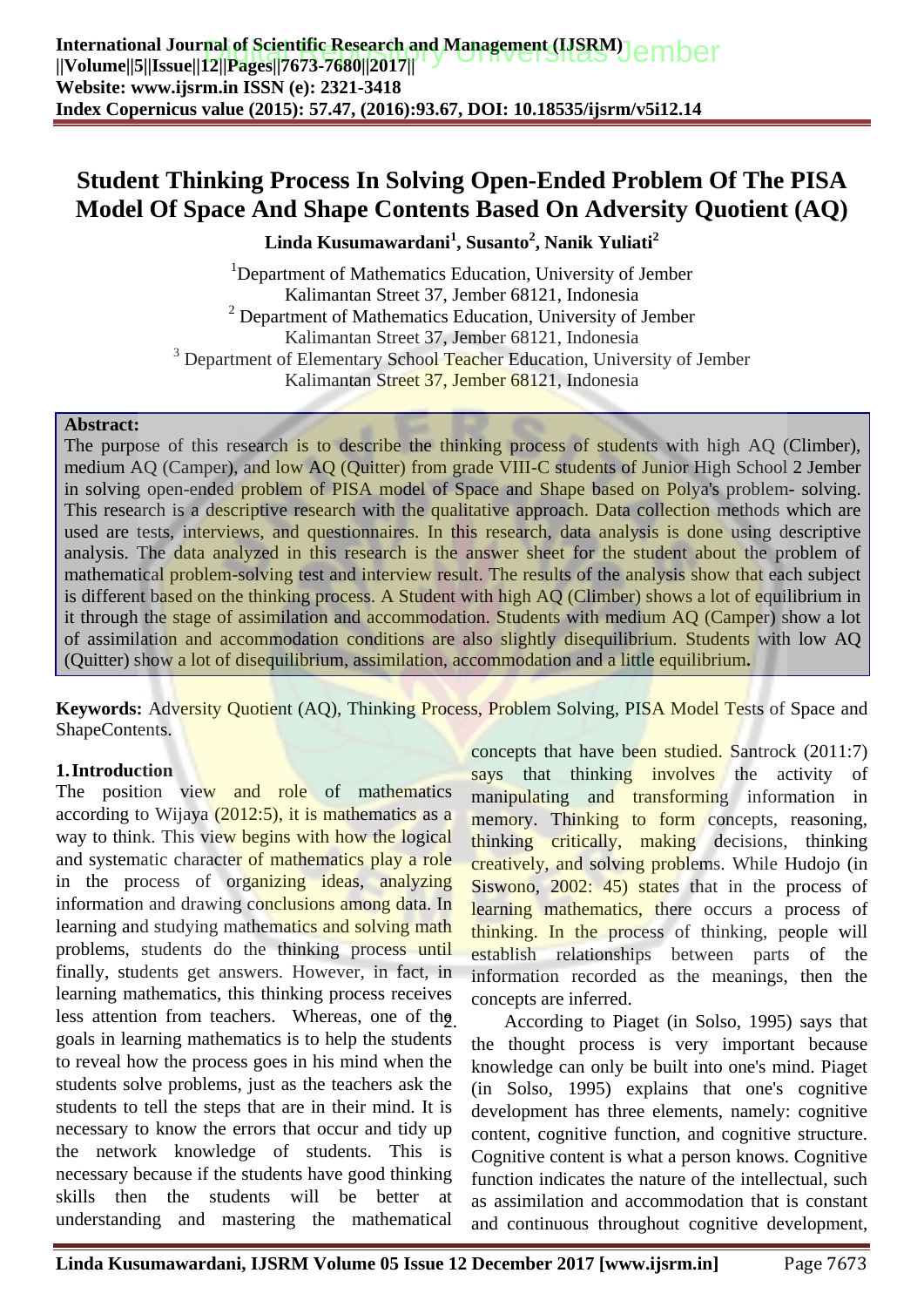### while the cognitive structure is the organization of [Digital Repository Universitas Jember](http://repository.unej.ac.id/)

schemata. The development of cognitive structures can only work if the student assimilates and accommodates stimuli from his environment. Furthermore, the thought process is examined based on the assimilation and accommodation framework of Piaget (in Solso, 1995). He says that when someone interacts with the environment (including math problems), there will be a process of adaptation. At the time of adaptation, a person experiences two cognitive processes, namely assimilation or accommodation.

3. In the process of thinking, there is a process between incoming information and the schema (cognitive structure) in a person's brain (Subanji and Supratman, 2015: 62). The experience or new information which is received will be adjusted through the process of assimilation or accommodation (Simatwa, 2010: 366). The cognitive process that occurs when one integrates a new perception, concept or experience into a scheme already in his mind is called assimilation (Subanji and Supratman, 2015: 64). Whereas, accommodation is the process of integrating new stimuli through the creation of new schemes or changing old schemes to adjust to problems encountered (Subanji and Supratman, 2015: 64). Mathematics is closely related to the problem. When a person is faced with a problem, one's cognition experiences disequilibrium (unequal) condition that is usually characterized by questioning what is the problem, how to solve a problem, or why it may be so. In the presence of disequilibrium will lead to the process of assimilation and accommodation. Both of these processes take place continuously until equilibrium occurs (equilibrium) (Susanto, 2011: 65). At each Polya's settlement step, one will experience a thought process based on the assimilation and accommodation framework.

In learning mathematics with problem-solving, students are certainly faced with a problem both open and closed issues. Polya (1973) suggests four stages of problem-solving in mathematics, namely: (1) understanding the problem, (2) making a plan, (3) implementing the plan of resolution, and (4) looking back at the complete solution. Mathematical learning that utilizes the use of open questions provides an opportunity to further explore students' thinking skills comprehensively. According to Takahashi (2006), the open-ended problem is a problem that has many solutions or settlement strategies.

The current math learning is still procedural. Students are not yet accustomed to solving nonroutine problems so high-level thinking skills such as their mathematical problem-solving skills have not been trained. Though this ability is required by students to be able to develop, to understand the concepts, and to be able to solve mathematical problems. Furthermore, we should use the PISA results to improve the quality of our mathematical education and learning. Based on the PISA survey, it shows that students are weak in geometry, especially in understanding space and shape. One of the causal factors is that students are poorly trained in solving problems with characteristics such as questions on TIMSS and PISA. Based on the above ideas, the PISA model is very suitable to know how far the thinking process of students in solving the openended problems PISA model.

In solving math problems, everyone has different ways and styles of thinking because not everyone has the same ability to think. From here, Adversity Quotient (AQ) is considered to have an important role in solving the problem. According to Stoltz (2000), AQ is one's intelligence in coping with and overcoming adversity. To illustrate, Stoltz (2007: 18) borrows the terminology of mountaineers into three parts: climber, camper, and a quitter. Thus, Stoltz (2007: 139) divides AQ into three categories: (1) high AQ (climbers) is a group of people who always strive to reach the peak of success, continue to survive and struggle against various obstacles, (2) medium AQ (campers) is a group of people still have a desire to respond to the challenges that exist, but they quit because they feel that it can no longer be easily desperate and  $(3)$  low AQ (quitters) is a group of people who lack the will to accept challenges in life, preferring dodge, easy to despair, easily give up tend to passive and lack of determination to reach the peak of success.

Based on the description above, this research is needed entitled "Student Thinking Process In Solving Open-Ended Problem Of The PISA Model Of Space and Shape Contents Based On *Adversity Quotient* (AQ).

#### **2. Research Methods**

In this research type of research which is used is descriptive research with a qualitative approach. In this study, there are three students who are selected as research subjects of each category of high AQ (climber), medium (camper) and low (quitter) in class VIII-C. The research instruments which are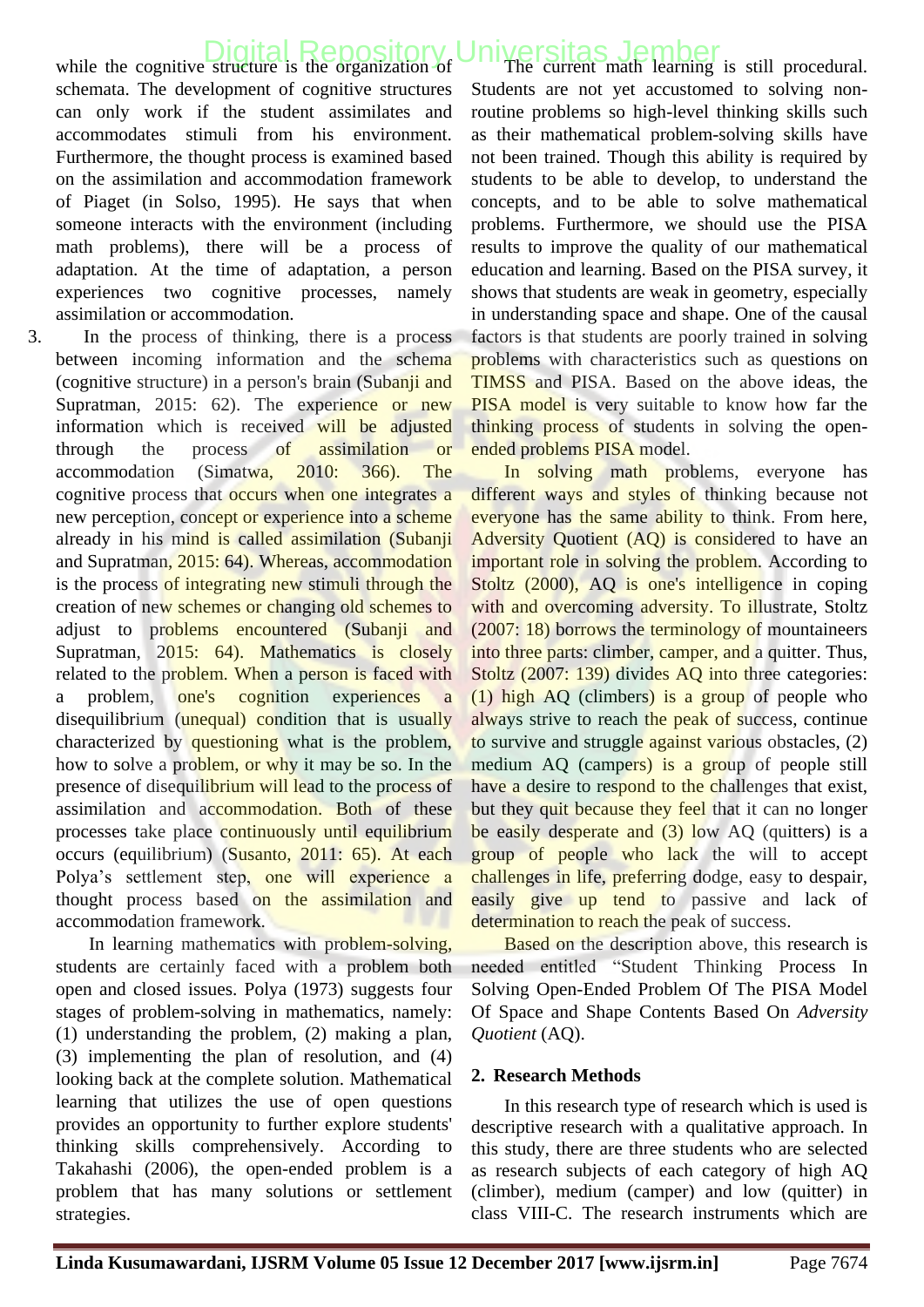### Iniversitas Jember

used in this research are a researcher, Adversity Response Profile (ARP), test, interview guide, and validation sheet. The researcher is the main instrument that can not be replaced with other instruments because researchers act as planners, gatherers, analysts, interpreters and eventually they become reporting research results. Whereas, others are supporting instruments.

Data collection is begun by providing an Adversity Response Profile (ARP) questionnaire that is used to group students into three categories: climber, camper, and quitter students. The ARP used is a valid instrument to measure people's response to adversity. [The next step, giving the three open-ended](http://repository.unej.ac.id/)  problems of PISA model to three students who have been selected in each category. Prior to the three subjects, the open-ended model of PISA must be tested for validity and reliability test in order to obtain valid and reliable research results and it is obtained from valid and reliable instruments. Test validity is given by validation questionnaires to one lecturer S2 and two lecturers of mathematics education of Universitas Jember while the reliability test is given by the whole problem that is to be done by one class student in the different class that is class VIII-A SMP Negeri 2 Jember.

From the results of validity and reliability test, it is obtained that the problem is valid and has the high reliability that can be used in research. The final step is an in-depth interview to find out the students' thinking process in solving the open-ended problems of PISA model.

The researcher analyzes the data by exposing data from test results and interviews that have been done. This analysis is the main objective of the study, which aims to describe students' thinking processes with high AQ (Climber), medium AQ (Camper) and low AQ (Quitter). This analysis is done per step by using Polya's stage. In this research, it is used triangulation method and triangulation investigator. Triangulation method is done by comparing information or data between test and interview result. Then, the triangulation of investigators conducted by requesting the help of other observers who always attend when the research is conducted.

#### **3. Result and Discussion**

The results of the AQ questionnaire analysis of 36 students are obtained by 3 students classified as climbers, 15 students as campers, and 1 student as quitters. Furthermore, the researcher selects students from each AQ category to be the subject of the study. The selected subjects in each category solve three open-ended problems of PISA model based on

Polya's step which will be analyzed the thinking process. Here is a description of students' thinking process with high AQ (climber), medium (camper) and low (quitter) in solving three problems which are given in accordance with the Polya's solving stage. Analysis of thought processes is based on the results of written tests and interviews in solving problems of the PISA model. The results of the analysis show that each subject is different in the thinking process.

a. Thinking Process of Climber Students (S1) in Solving Mathematical Problems of PISA Model

**The Motor**  $150m$ 1545.060 **JACKE 11**  $.150$ 19.00  $960$  m  $d$ **600+400**  $= 250 + 1$ **ARIO VIND**  $-0.52$  $×100$ 

**Figure 1:** Answer result Climber students (S1) in step 3, implementing the plan of resolution

S1 in solving open problems will experience a series of thought processes in accordance with the Polya's solving step. At understanding the problem, S1 experiences high assimilation on each issue capable of deciphering what is known, what is unknown, and what is asked spontaneously and correctly. However, in problem 2, S1 slightly experiences disequilibrium. This is visible when S1 works on the problem, S1 seems silent for a moment and experiences confusion in understanding the intent of the problem but it did not last long. In addition, S1 experiences accommodation while trying to understand the intent and linkage of information with the given problem and producing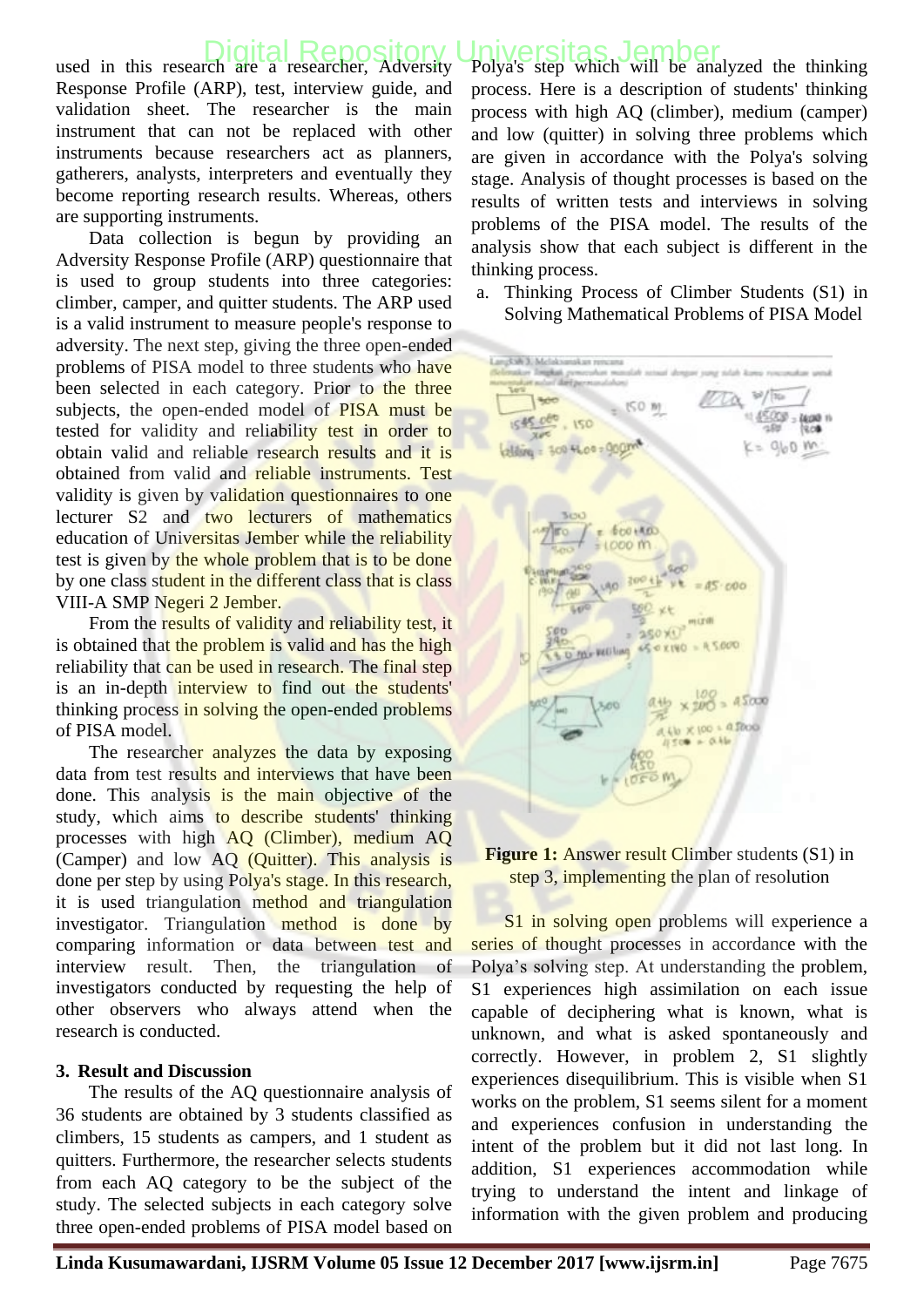### the correct answer. This shows that in understanding [Digital Repository Universitas Jember](http://repository.unej.ac.id/)

the problem, S1 integrates a new stimulus through the establishment of a new scheme to adapt to the problems at hand. Thus, S1 also uses the accommodation thinking process in understanding the problem.

At the planning stage, S1 feels high assimilation by writing down the answers as she knows when she matches during the interview, S1 gives the correct answer also using the accommodation thinking process. S1 is able to make a connection to the problem of the given PISA model. Thus, it has been able to devise a plan to solve the problem when he is investigated through interviews, S1 is able to give the reason smoothly and correctly until finally there is equilibrium. For example, S1 mentions the concept by using the square rectangle formula, but she tries to match the number of seeds on the problem, the result is less appropriate. Then, he does by making the dots as seeds on the smaller size permissions and finally gets the right answer. From here, S1 changes the existing scheme in his mind to be modified with the information that she gets in the matter. Furthermore, she is able to do the calculations correctly to get the correct answer from the problem. The situation occurs because the provided stimulus is compatible with the scheme that has been formed in her mind.

 $\begin{array}{l} \mathsf{c} = \mathsf{c} \cup \{ \mathsf{c} \} \\ \mathsf{c} \cup \mathsf{c} \cup \mathsf{c} \\ \mathsf{c} \cup \mathsf{c} \cup \mathsf{c} \end{array} \begin{array}{l} \mathsf{c} \cup \mathsf{c} \cup \mathsf{c} \\ \mathsf{c} \cup \mathsf{c} \cup \mathsf{c} \end{array}$  $iselling - 3x (f+1)$  $-2 \times 2 \times 1201$  $-2x$  (*Lemma*  $-28100$  $^{+5\times100}_{-300}$ Nois uns > 60 x 10 **SHUO H**  $+240.0$  m<sup>1</sup>  $4m^2 + 44\pi m_0$ at salva  $444 - 7$ MON<sup>1</sup> - HYC SHIEL . PHICO OR - Skitci one |<br>| الأوم) : علا أعدة ( 100)<br>| المجموعة ( 100) Looking- 28 Cont .zyCpiel +1x(POHa)  $-210 (Bb + 20)$  $2000$  $+2.9^\circ$ , thus -350  $+34.40$ LAIL - BUICTO  $.50 \, \mathrm{km}$  $+1600$  H  $+300$  $\frac{d^2y}{dx^2}$  - a comp  $m u^2$ , 400%  $160010^2$ , at  $\times 1600$ **LANGO** - Great aring  $-5600$  cmms

#### **Figure 2:** Answer result Climber students (S1) in step 3, implementing the plan of resolution

When she is interviewed, S1 experiences accommodation when she is asked to provide reasons for choosing these steps until finally, she gets the correct answer. In addition, she can also answer the initial steps that must be done correctly Iniversitas Jember<br>to find a variety of alternative answers to the given problems until there is equilibrium. From the initial reply given, she is able to express other answers, such as looking for measures related to rectangles, trapezoids, and parallelogram, searching for a maximum number of viewers by changing the sizes used and she can search for a smaller area of land given. Initially, S1 cannot write down the solution neatly. However, she is investigated during the interview, S1 is able to explain fluently even though S1 is initially less skilled at communicating what he has thought, even though it is actually true. However, it can be overcome because he is trying to explain well what is on his mind. Thus, S1 uses the process of assimilation and accommodation thinking in implementing the plan of resolution.

At the look the back, there is a thought process experienced by S1. It is able to recheck the solutions that are obtained through recalculation and can ensure that the results that are obtained are correct. S1 is no longer experiencing disequilibrium because S1 has already understood the desired intent in step 4 even in school learning activities, check back step is rarely done. Thus, at the step of rechecking, S1 is through a high assimilation process to the equilibrium state. When she is interviewed and asked whether she feels confused and has difficulty in the step of checking again, the S1 answer is not confused because there is already a description of it, based on step 3. Thus, S1 uses a high assimilation thinking process at the **recheck** stage.

b. Camper Student Thinking Process (S2) in Solving Mathematical Problems PISA Model

**Consumer**  $H = 0.180D$ EP+13 X (P+1)= Januar University  $(4941) \times (140)$  $-$  1500 livest  $\sim$ s **CHO birbot**  $\overline{y}$ diam.  $\frac{1}{2}$   $\frac{1}{2}$   $\frac{1}{2}$   $\frac{1}{2}$   $\frac{1}{2}$   $\frac{1}{2}$ 45 m x  $49 \times 29 = +453$  m<sup>3</sup> 前文書  $\bigotimes_{i=1}^n A_i$  . I.G., 10, e.  $(1.102)$ 1.94  $-60^{\circ}$  m  $P = QQ_1$  m  $m^{\pm}$  $L = 1986 m^2$ dele m  $X = X$  $P = 149 m -$ **BOSCE:** IN  $L = 13a + m^2$  $=1196$  m<sup>2</sup>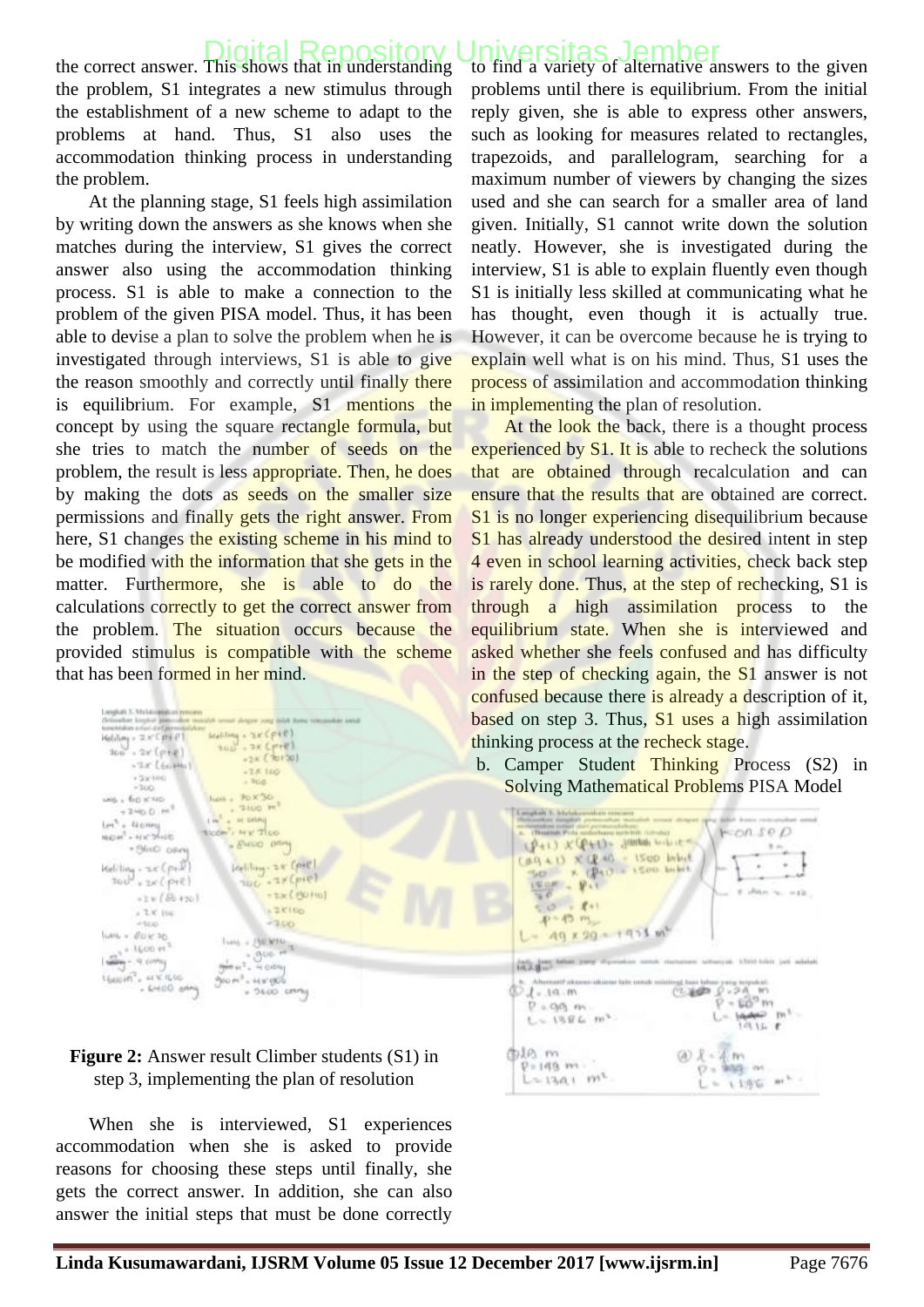## [Digital Repository Universitas Jember](http://repository.unej.ac.id/)<br>
the existing scheme to match the information



**Figure 3:** Answer result Camper students (S2) in step 3, implementing the plan of resolution

S2 in solving open problems experiences a series of thought processes in accordance with Polya's solution. In the step of understanding the problem, S2 does not experience disequilibrium. S2 begins to understand and tries to understand the purpose of the problem. S2 experiences assimilation when it can decipher what is known and what is asked smoothly and correctly at the stage of understanding the problem. Similarly, he can describe the problem at the time of the interview. On problem 1, he says that there is a rectangular garden, one of its sides is known and asked to determine the distance traveled as to find its circumference. In problem 2, S2 can spontaneously spell out, that there is a rectangular field with a circumference of  $200 \ m$ and is required to determine the number of spectators present. However, in Problem 3, S2 is disequilibrium because S2 cannot understand some sentences on the problem and there is some missing information that makes it slightly confused. For instance, [he is confused to determine the shape of](http://repository.unej.ac.id/)  the land because according to S2 is not known the form. In addition, S2 also never encountered the problems given. Thus, S2 uses the process of accommodation through a state of equilibrium at the stage of understanding the problem.

At the stage of making the plan, initially, S2 is slightly disequilibrium. This is seen when S2 is a little confused in determining the size of the land whereas the 1500 seeds are known. He seems still hesitant in determining the initial step because there is land 1 hectare. After being given time to think, he can determine the steps he does by involving his reasoning skills. This suggests that in preparing nonroutine plans such as the PISA model, S2 modifies

provided. Thus, S2 uses the assimilation and accommodation process even though there is a lack of proper planning.

At the stage of carrying out the plan, initially S2 experiences (disequilibrium) in some alternative solution of an open-ended nature. However, with little explanation during the interview, S2 experiences assimilation when he is looking for the correct solution even though some calculations are not quite accurate. However, when he is interviewed, S2 can find the solution again and he gives the reason smoothly and correctly to the equilibrium state. S2 is experiencing moderate accommodation when he is asked to find other solutions to solve the problem because S2 does not immediately seek other solutions, but he still asks if the answers may vary. From this, it shows that there is a new scheme of information obtained and attempted to match the stimulus provided. Therefore, he is able to express other answers, such as looking for measures related to rectangles, trapezoids and parallelogram although there is still a less precise answer, looking for a maximum number of viewers by changing the sizes used, and he can find the area of land smaller than that provides with reasoning ability. Thus, S2 uses the process of assimilation thinking, accommodation in implementing the plan.

At the look the back, S2 still experiences a series of thought processes on each given problem. S<sub>2</sub> is slightly disequilibrium due to he pauses for a moment and does not **immediately** work on the step look the back. During the interview, S2 is a little hesitant in answering the steps that are taken to get correct the obtained answers because S2 previously has never encountered steps related to checking workmanship. With a little explanation given, S2 can understand what is meant in the checking step by using the schematic that has been formed in his mind by looking at the results in step 3 and reading again the problem. S2 modifies the schema that has already formed in his mind. This situation occurs because the information it receives does not match the schema already established in his mind, so he needs to make adjustments and changes the scheme to match the information received to the equilibrium state. Then, S2 through disequilibrium stages, assimilation, and accommodation in looking the back complete solution.

c. Thinking Process of Quitter Students (S3) in Solving Mathematical Problems PISA Model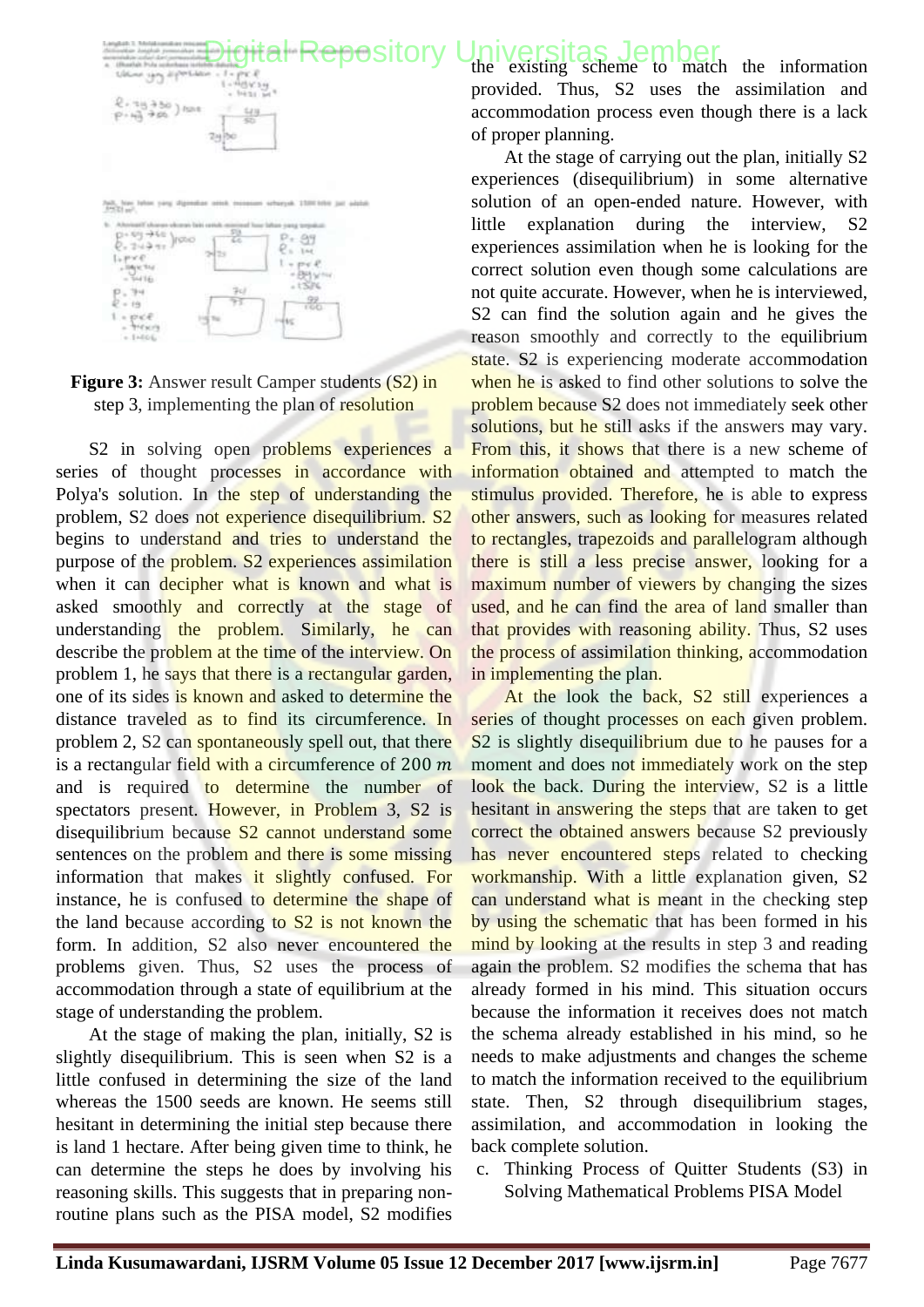# [Digital Repository Universitas Jember](http://repository.unej.ac.id/)<br>Reeps quiet and confused and he says how. After the

| 5. satuplicals                                                   |                                                                                     |
|------------------------------------------------------------------|-------------------------------------------------------------------------------------|
| $2 - 100$<br>LLOWIUTE:<br>ti-<br>Len v. I. Baltim.<br>$L$ (ge.f. | A. 201 8 5 7 8 9 1<br>$-325$<br>1. * AD/81 KT-076<br>+ UTBUS WAR ANY JERRY 1520 THE |
| 525453<br>$7.1411$ ms.<br>$1500 - 3621 - 22$                     | $-13257$                                                                            |
| <b>RALIN'</b>                                                    |                                                                                     |
| TO 1530 MHz<br>14m<br>화식                                         | m.                                                                                  |

**Figure 4:** Answer result Quitter students (S3) in step 3, implementing the plan of resolution

S3 in solving open problems experiences a series of thought processes in accordance with Polya's solving steps. The S3 is in disequilibrium when she cannot understand a part of the sentence on the problem and what is being asked for every given problem. Then S3 has a low assimilation stage when she can describe what is known and ask according to what is on the question sheet. Although there are still some things that are complete and precise less. From the analysis result of student's answer on the answer sheet and interview, it can be explained that S3 has difficulties in understanding the problem. Moreover, the problem is nonroutine as in the matter of PISA model. The S3 is confused when she encounters a quadrilateral garden problem and is asked to determine the distance to encircle and the size of the land used to produce a smaller area. Thus, S3 experiences accommodation at the stage of understanding the problem.

At the planning stage, the S3 experiences medium assimilation when she is asked to articulate whatever is done in making a plan. Because of S3 can write and convey what she knows in spontaneously planning the plan without having to think about the truth of the answer. After being searched more deeply through interviews, S3 writes the answers to the stage of making a plan with trial and error, as well as on the written matter of a rectangle so that he writes out the formula of the area and the circumference of the rectangle. Then, he is confused when asked the next step. This shows that S3 does not change the information scheme in thinking. However, she just writes down from what he knows only. Thus, S3 experiences assimilation at the planning stage.

Based on the results of the work on the answer sheets and interviews. There is found that S3 experiences disequilibrium at the stage of implementing the plan because she is unable to solve the problem without the help of others. She just researcher gives an explanation and some guidance when she can get the answer and do the calculation of the problem although there are still some answers that are less precise. S3 also experiences low accommodation when he is able to answer questions that are open-ended. Similarly, when he determines the rise of the quadrangle that surrounds the garden and determines its circumference, there are still incorrect answers, when he is asked to determine the measures on the land planted with seeds, he also does not get the correct answer and cannot determine the other size to get a smaller area also not done because S3 feels the problem is difficult and cannot solve it. This shows that S3 has no attempt to change the schema in his mind by matching the information provided. Thus, S3 experiences low accommodation at the stage of implementing the plan.

| u.                    |
|-----------------------|
| $-10$                 |
|                       |
| E(H)<br>۰             |
| to 6 mail at          |
| 14.21 m <sup>2</sup>  |
| ۰                     |
|                       |
|                       |
| 11                    |
|                       |
| . .<br>$\mathbb{R}^n$ |
|                       |
|                       |
|                       |
| 1100 - 101<br>٠       |
|                       |
|                       |

**Figure 5:** Answer result Quitter students (S3) in step 4, looking back at the complete solution

Based on the results of the work on the answer sheet and interviews. There is found that S3 experiences disequilibrium at the looking the back because she is confused in answering the step. For instance, she asks how to do it. S3 experiences assimilation when she merely combines the answers she obtained in step 3. Although initially, he asks the researchers for explanations about the steps she should take in the looking the back. This situation occurs because the information it receives does not match the schema already established in her mind, so it needs to make adjustments and to change the scheme to match the information received. Thus, S3 experiences low assimilation at the looking the backstage.

Apparently, S3 cannot try to use the thinking process because of every encounter problems, S3 always asks the researcher even she looks desperate, easy to give up and do not can to do if not get guidance on something that cannot be difficult or difficult.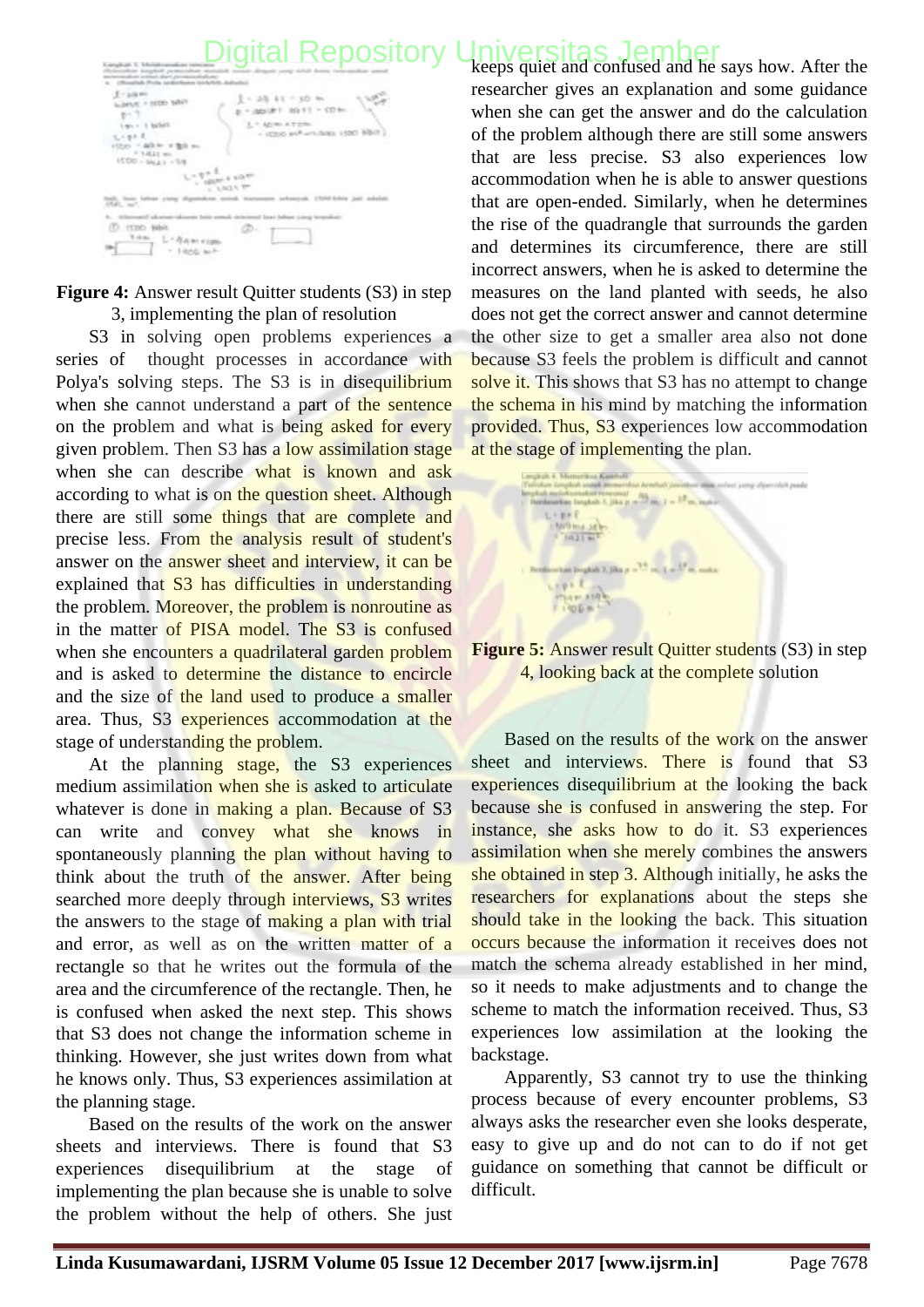## [Digital Repository Universitas Jember](http://repository.unej.ac.id/)<br>easily desperate when asked to do a problem

#### **4. Conclusion**

Based on the results of data analysis and discussion, the following conclusions can be obtained.

- a. Students with high AQ (climber), in understanding the problem they use the accommodation thinking process, in devising plan uses high thinking accommodation processes, implementing plan uses assimilation and accommodation thinking processes while looking the back using high assimilation thinking processes. Of all the problems given, students with high AQ (climber) are able to go through the process of thinking about the equilibrium stage because she answers correctly and able to provide several alternative answers when she is asked to answer more than one answer because the given problem is openended on the end result. It can be seen on the results of written tests and interviews conducted, she has a high spirit and ambition to give the best results by providing the right reasons.
- b. Students with medium AQ (camper), in understanding the problem, he uses the accommodation thinking process, in making plans and implementing plans, he uses assimilation and accommodation thinking proces[ses, while looking the back, he uses](http://repository.unej.ac.id/)  disequilibrium thinking, assimilation and accommodation processes. Of all the problems given, students with medium AQ (camper) are able to go through the process of thinking until the equilibrium stage and can answer every question given correctly and smoothly there are still some things they experience disequilibrium. They are also able to **provide several alternative** answers correctly in **accordance** with the command on the problem. These students have a passion for solving it and try to give the best result and are also able to provide excuses by involving the ability of reasoning.
- c. Students with low AQ (quitter), in understanding the problem, she uses the accommodation thinking process, in making plans, she uses assimilation thinking processes, in implementing the plan, she uses the low thinking accommodation process while in looking the back, she uses low assimilation thinking processes. From the results of tests and interviews, this student is less able to solve nonroutine open-ended problems and she is also

that he felt difficult. Thus, the answer she gives is sober and the lack of desire to finish it right.

#### **References**

- 1. Polya, G. 1985. *How To Solve It* 2<sup>nd</sup>. New Jersey: Prence University Press.
- **2.** Santrock, John W. 2011. *Psikologi Pendidikan* (*Educational Psychology*). Jakarta: Salemba Humanika.
- **3.** Simatwa, E.M.W. 2010*. Piaget's theory of intellectual development and its implication for instructional management at a presecondary school level. Educational Research and Reviews, ISSN 1990-3839, Vol. 5 (7):* 366-371.
- **4.** Siswono, Tatag Yuli Eko. 2002. Proses Berpikir Siswa Dalam Pengajuan Soal*. Jurnal Nasional "MATEMATIKA, Jurnal Matematika atau Pembelajarannya"*, Tahun VIII ISSN: 0852-7792, Universitas Negeri Malang.
- 5. Solso, RL. 1995. *Cognitive Psychology (Fourth Edition)*. Boston: Allyn and Bacon.
- **6.** Stoltz, P. G. 2007. *Adversity Quotient*: *Mengubah Hambatan Menjadi Peluang*  (Cetakan Ketujuh). Jakarta: Gramedia Widiasarana Indonesia.
- *7.* Subanji R, Supratman A.M. 2015. The Pseudo-Covariational Reasoning Thought Processes in Constructing Graph Function of Reversible Event Dynamics Based on Assimilation and Accommodation Frameworks. *Research in Mathematical Education, J. The Korean Society of Mathematics Education Series D, Vol. 19, No.1:*61-79*.*
- *8.* Susanto. 2011. *Proses Berpikir Siswa Tunanetra Dalam Menyelesaikan Masalah Matematika*. *Disertasi*. Surabaya: Program Pascasarjana Program Studi Pendidikan Matematika Universitas Negeri Surabaya.
- *9.* Takahashi, A. 2006. *Communication as Process for Students to Learn Mathematical*[.http://www.criced.tsukuba.ac.j](http://www.criced.tsukuba.ac.jp/math/apec/apec2008/papers/PDF/14.Akihiko_Takahashi_USA.pdf) [p/math/apec/apec2008/papers/PDF/14.Akihi](http://www.criced.tsukuba.ac.jp/math/apec/apec2008/papers/PDF/14.Akihiko_Takahashi_USA.pdf) [ko\\_Takahashi\\_USA.pdf.](http://www.criced.tsukuba.ac.jp/math/apec/apec2008/papers/PDF/14.Akihiko_Takahashi_USA.pdf) [18 Mei 2017].
- 10. Wijaya, Ariyadi. 2012. *Pendidikan Matematika Realistik.*Yogyakarta: Graha Ilmu.